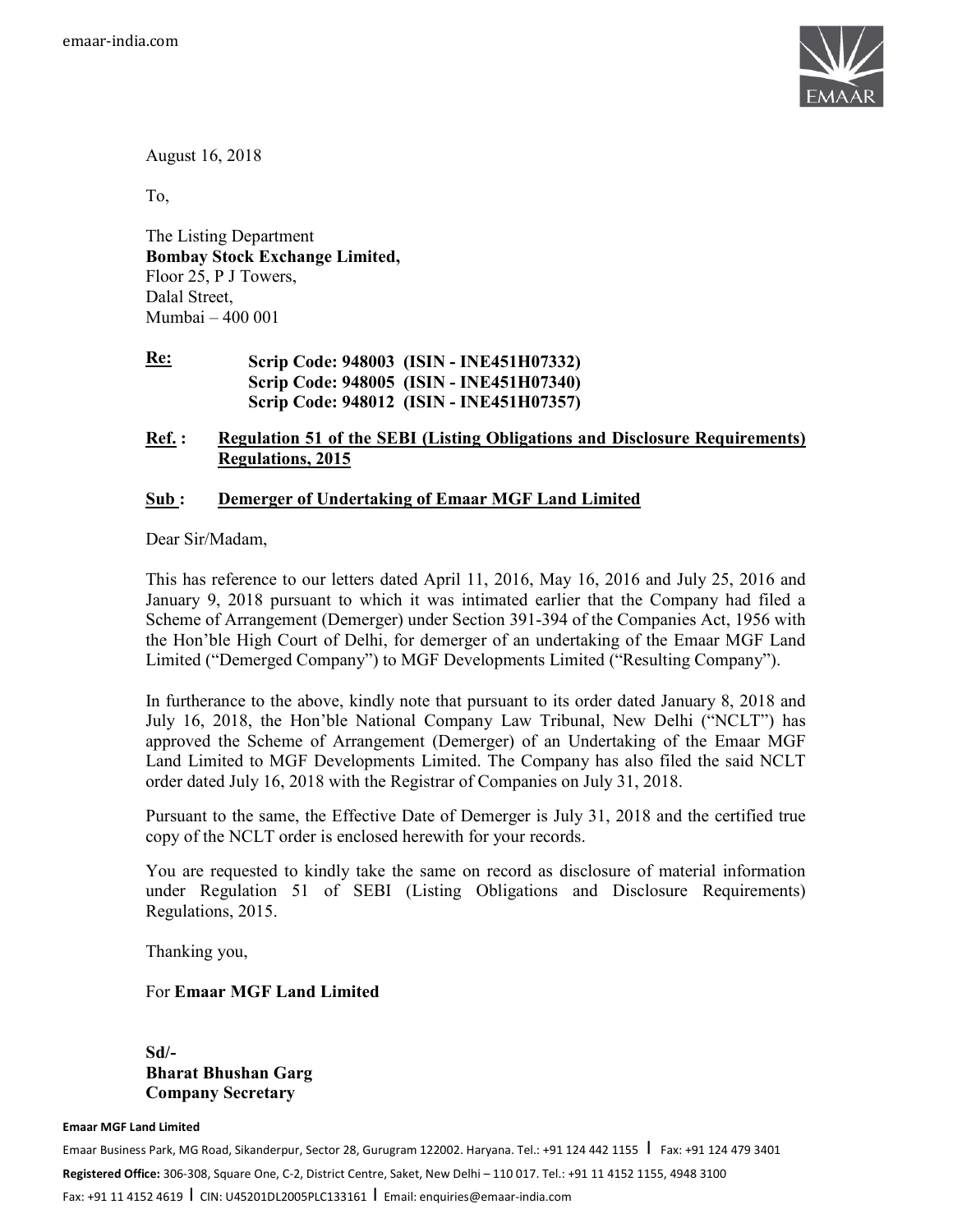Date of Presentation of application for Copy. 2.5.07.118. No. of Pages 14

# BEFORE THE NATIONAL COMPANY LAWTRIBUNAL

# PRINCIPAL BENCH AT NEW DELLA Receipt &

Record of Copy........................ Date of Preparation of Copy....21. 07. 

#### **COMPANY PETITION NO. 689/2016**

 $:3172018$ DD/DR/AR/Court Officer

OF DELHI COURT FEE DLCT2453389D1846

₹2

NCT OF DELHI COURT FEE<br>DLCT2443294018450

24-APR-2018

24-APR-20

# **CONNECTED WITH**

# National Company Law Tribuna-New Delhi

# **COMPANY APPLICATION NO. CA (M) 77 of 2016**

# (Transferred from Hon'ble High Court of Delhi)

08.1.2018 Judgement dated  $16.07.2018$ 

Coram:

 $\sum$ 

**CHIEF JUSTICE (Rtd.) M.M. KUMAR Hon'ble President** 

> **MS. DEEPA KRISHAN** Hon'ble Member (T)

#### In the matter of:

Sections 230 and 232 and other applicable sections and provisions of the

Companies Act, 2013 read Companies (Compromises, Arrangements, and

Amalgamations) Rules, 2016

OF DELHI COURT DLCT2443299D1645C<br>24-APR-2018

# **AND**

# IN THE MATTER OF SCHEME OF ARRANGEMENT

**BETWEEN** 

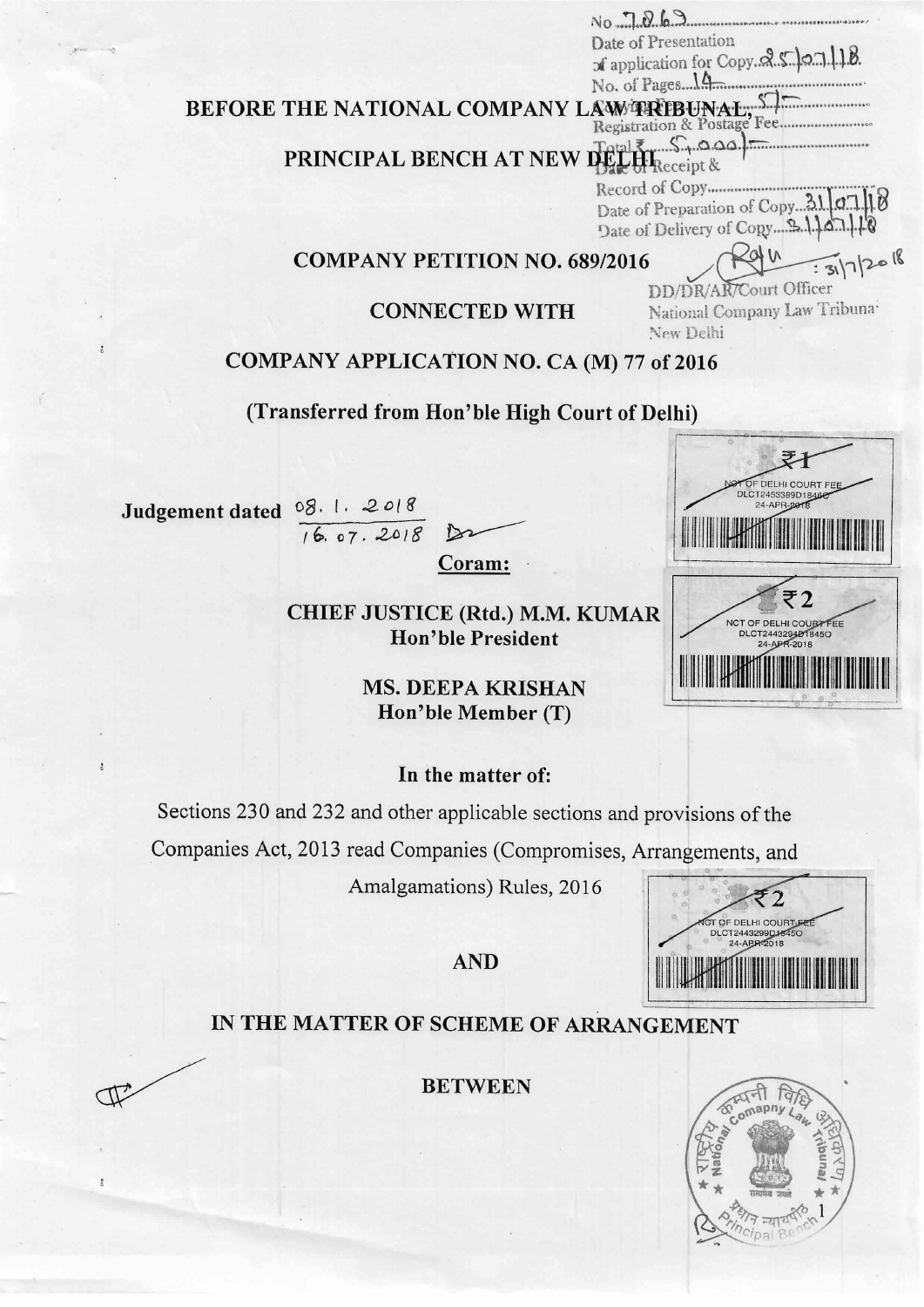# EMAAR MGF LAND LIMITED

Having Registered Office at:

. ECE HOUSE, 28, KASTURBA GANDHI MARG,

NEW DELHI-110001

.......Petitioner Company No. 1/ Demerged Company

# AND

# MGF DEVELOPMENTS LIMITED

Having Registered Office at: MGF HOUSE- 4/17-B, ASIF ALI ROAD, NEW DELHI-110002

...... Petitioner Company No.2 /Resulting Company

### AND

### Their respective Shareholders and Creditors

FOR THE PETITIONERS: Dr. U.K. Chaudhary, Senior Advoacte, Mr. Rajeev Goel, Mr. Rohan Jaitley, Mr. A jay Garg & Mr. Himanshu Vij, Advocates

FOR THE OBJECTOR: Mr. V.K. Bhatnagar, Mr. Anurag Bhatnagar, Mr. Mohit Jolly & Mr. Pranag Agarwala, Advocates

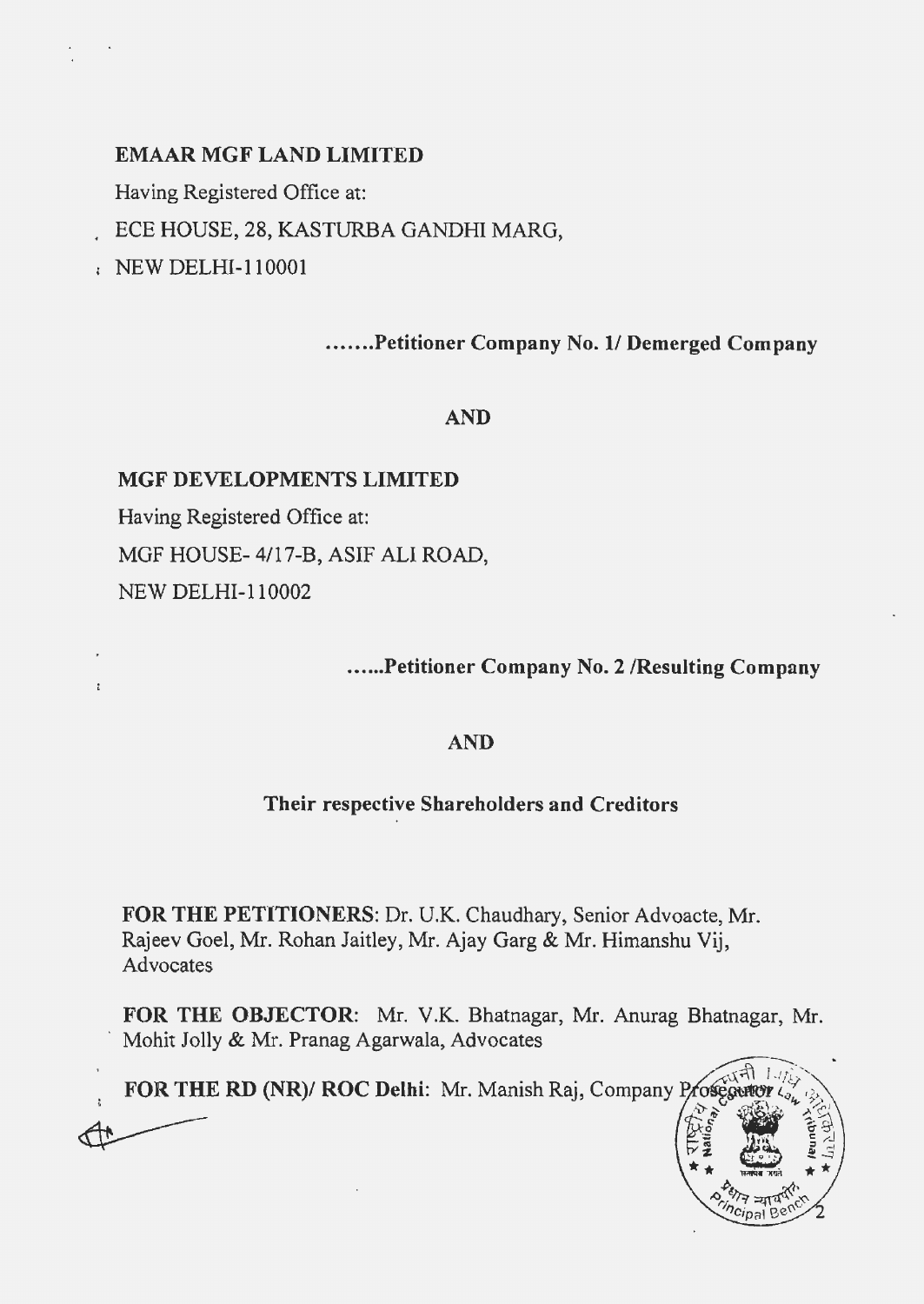#### **JUDGMENT/ORDER**

### **M.M. KUMAR, PRESIDENT**

1. The Petitioner Companies have filed instant petition for final disposal before us for the purpose of the approval of the proposed Scheme of Arrangement, between the companies above named and its shareholders by 'way of Arrangement of the Petitioner Companies.

 $\ddot{\varepsilon}$ 

 $\mathbf{r}$ 

- 2. It is highlighted that initially the application seeking the directions for convening the meetings of Shareholders, Secured and Unsecured Creditors of the Petitioner Companies were filed before the Hon 'ble High Court of Delhi in Company Application (M) 77/2016. The High Court vide its order dated 30.05.2016 was pleased to direct convening the meetings of the Shareholders, Unsecured Creditors and Secured Creditors of both the Petitioner Companies.
- 3. Subsequent to the above order dated 30.05.2016, the Petitioner Companies preferred the instant Petition before the High Court which vide its order  $\frac{1}{2}$  odared  $(09)$  08.2016 directed them under Sections 230 to 232 of the Act, 2013 read with relevant Rules in connection with the  $\mathsf{nans}$ A Scheme to issue N<br>Director, Northern  $\chi$  issue Notice in the Second Motion petition to the Regional Director, Northern Region, Ministry of Corporate Affairs, Registrar of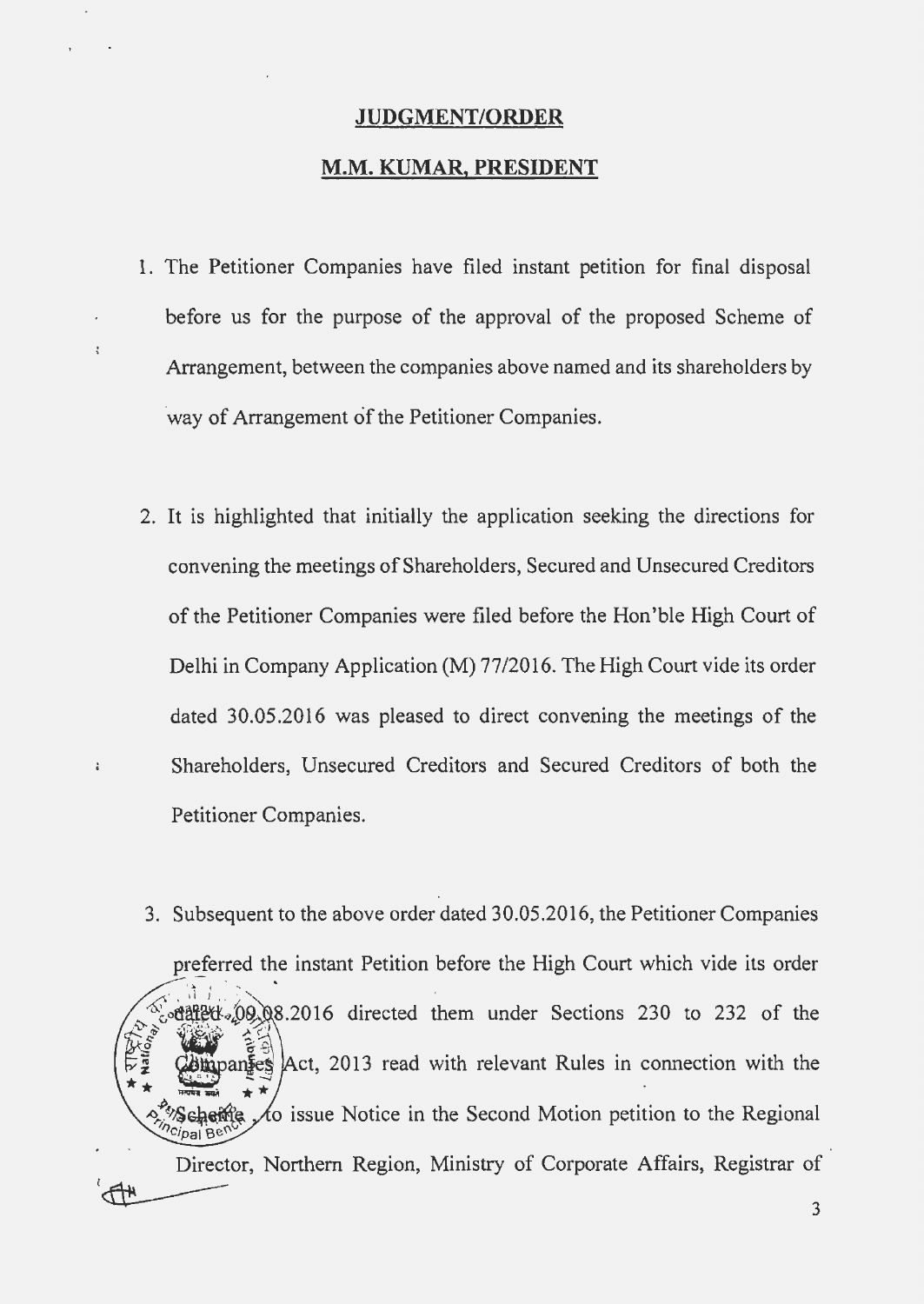Companies, Income Tax Department, Official Liquidator and to such other Sectoral Regulators who may govern the respective companies involved in the Scheme. The Petitioner Companies, in compliance with the aforesaid order published the notice of Petition in Business Standard (English, Delhi Edition) and Business Standard (Hindi, Delhi Edition) on 24.08.2016 inviting objections to the Scheme.

4. Regional Director, Northern Region, Ministry of Corporate Affairs, New Delhi, after receiving the report from the Registrar of Companies has filed his report dated 02.03.2017. the Regional Director has not raised any serious objection to the Scheme of Arrangement except that the ROC has pointed out that the Resulting Company has not filed its Audited Annual accounts for the year ended 31.03.2016. The same were filed on 28.12.2016 with additional filing fee for one-month delay in filing. Therefore, the objection has been effectively met.

å

å

cipal Bes

# OBECTIONS OF VARIOUS OBJECTORS: BHATNAGARS

5. Against the aforesaid Scheme, various sets of objections have been filed by the objectors. One set of objections have been filed by one Mr. Virendra Kumar Bhatnagar and Mr. Anurag Bhatnagar dated 31.03.2017 vide CA  $\frac{1}{4}$   $\sqrt{8}$  2017. The objectors are JV Partners with the Demerged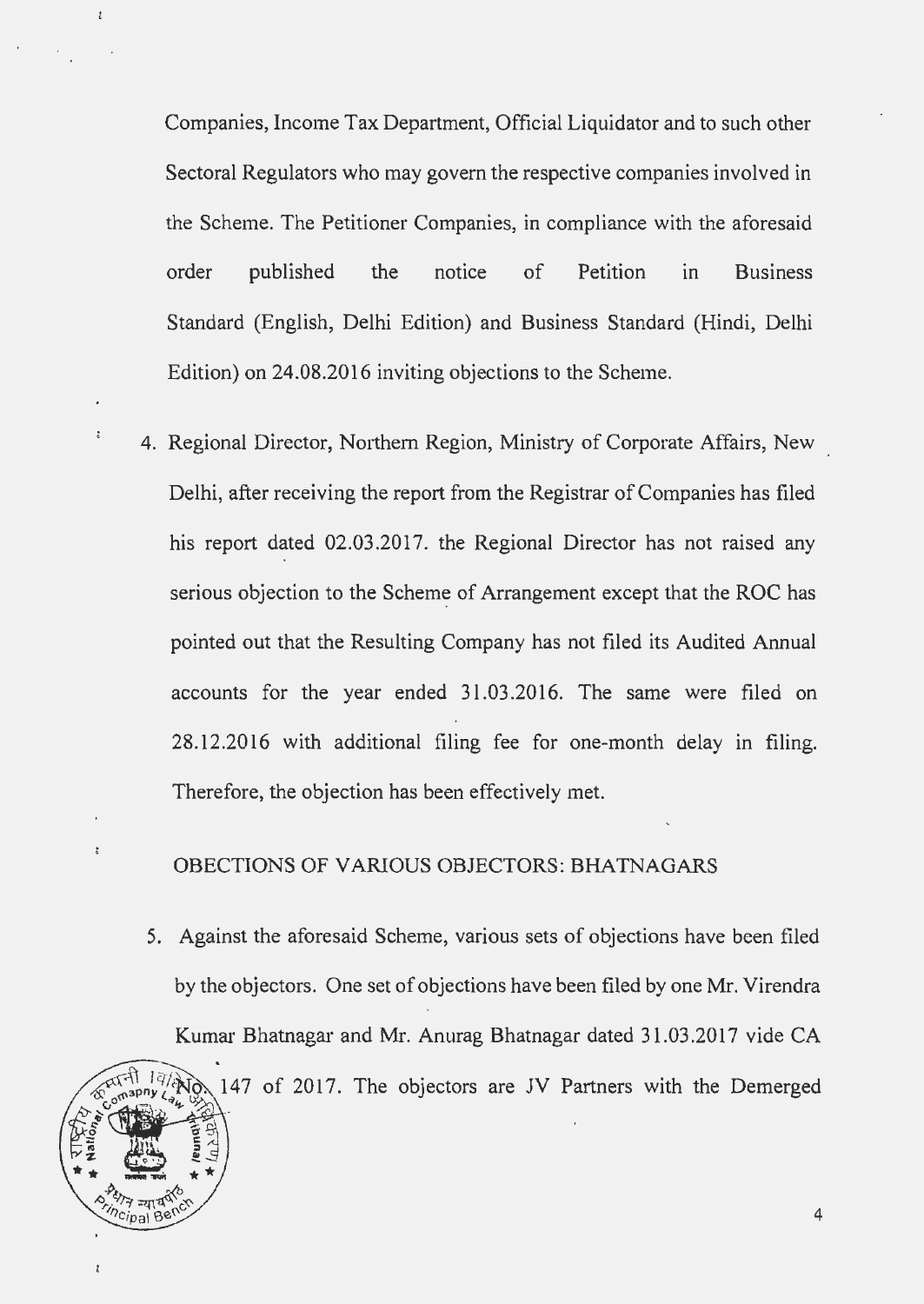Company-EMAAR MGF Land Ltd. in one of the Real Estate Project (Commercial Complex by the name of Capital Tower in Gurugram, Haryana). The said project is proposed to be demerged from the Demerged Company to the Resulting Company as part of the Demerged Undertaking.

Reply to the objection was filed and even rejoinder has been filed by the objectors. The objector is a JV partner and has requested not to be a part of Demerger Scheme. However, the parties have agreed to bury their differences and the objector is not to be a part of Demerged Undertaking. In that regard, an affidavit dated 05.09.2017 has been filed, duly sworn in by one Mr. Bharat Bhushan Garg (PAN:AAXPG0721B), who is a Company Secretary. In the affidavit, it has been pointed out that the parties have amicably settled with the objectors in the larger interest of the ongoing project and the petitioners have acceded to the request of the objectors. Accordingly, it has been agreed to exclude the aforesaid project - (Capital Tower, Gurugram) from the Demerged Undertaking and to retain the same in the Demerged Company-Emaar MGF Land Ltd. Pursuant to the settlement 'Capital Tower Project' is now being retained by the Demerged Company and being excluded from the definition of the

Demerged Undertaking, the reference of "Capital Towers", Biosphere Towers", "Sikandepur Ghosi - 6.28 acres" Capital and other ट्टेड्)<br>इंटर्ड/liabilities in relation thereto, shall stand deleted from the Scheme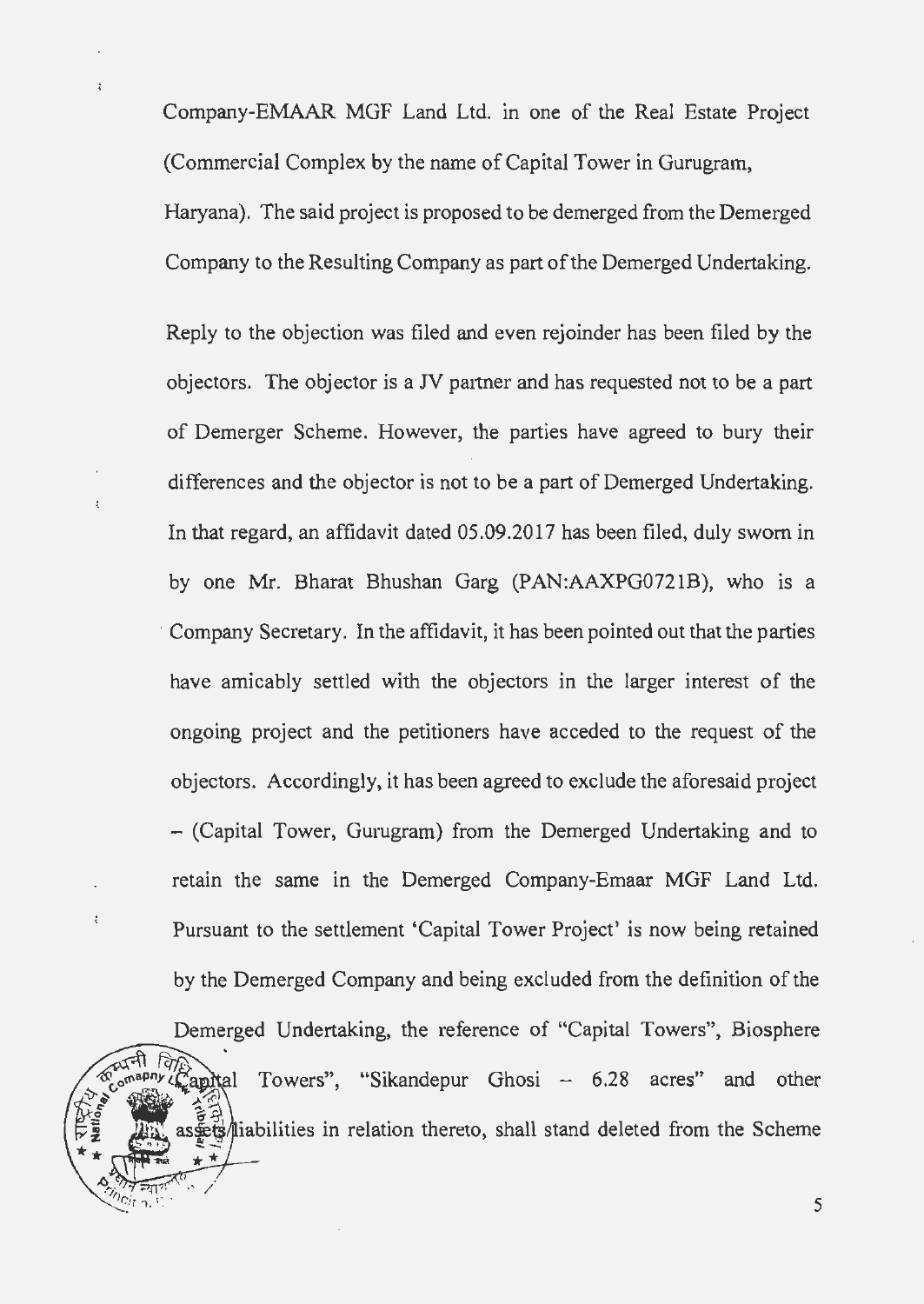and the same shall be retained in the Demerged Company. Pursuant to the 'Capital Tower Project' now being retained by the Demerged Company and being excluded from the definition of the Demerged Undertaking, the following clauses shall stand substituted to ensure compliance with Section  $2(19AA)$  and section  $72A(4)$  of the Income Tax Act 1961:

Clause  $1(vii)(C)(b)$  of the Scheme shall stand substituted with ''accumulated losses and unabsorbed depreciation to the extent attributable to the demerged undertaking in accordance with the provisions of Section 72A(4) of the Income Tax Act."

Clause 3.6 of the Scheme shall stand substituted with "Subject to consent of the debenture holders, in so far as the 22,600 Non-Convertible Debentures of the face value of Rupees One Million (INR 1,000,000) each issued by the Demerged Company is concerned, upon coming into effect of the Scheme, the face value of each such debentures shall without further act or deed be reduced by Rupees Three Hundred and Seven Thousand Eight Hundred Seventy Six (INR 307,876) such that the face value of each such debenture shall stand reduced to Rupees Six Hundred Ninety Two Thousand One Hundred Twenty Four (INR 692,124). Simultaneously and without any further act or deed, and without payment of any further amount

to the Resulting Company, the debenture holders shall be entitled to an ediminatent number of fully paid debentures of the face value of Rupees Hundred and Seven Thousand Eight Hundred Seventy Six (INR  $\star$ 

 $\gamma_{5}$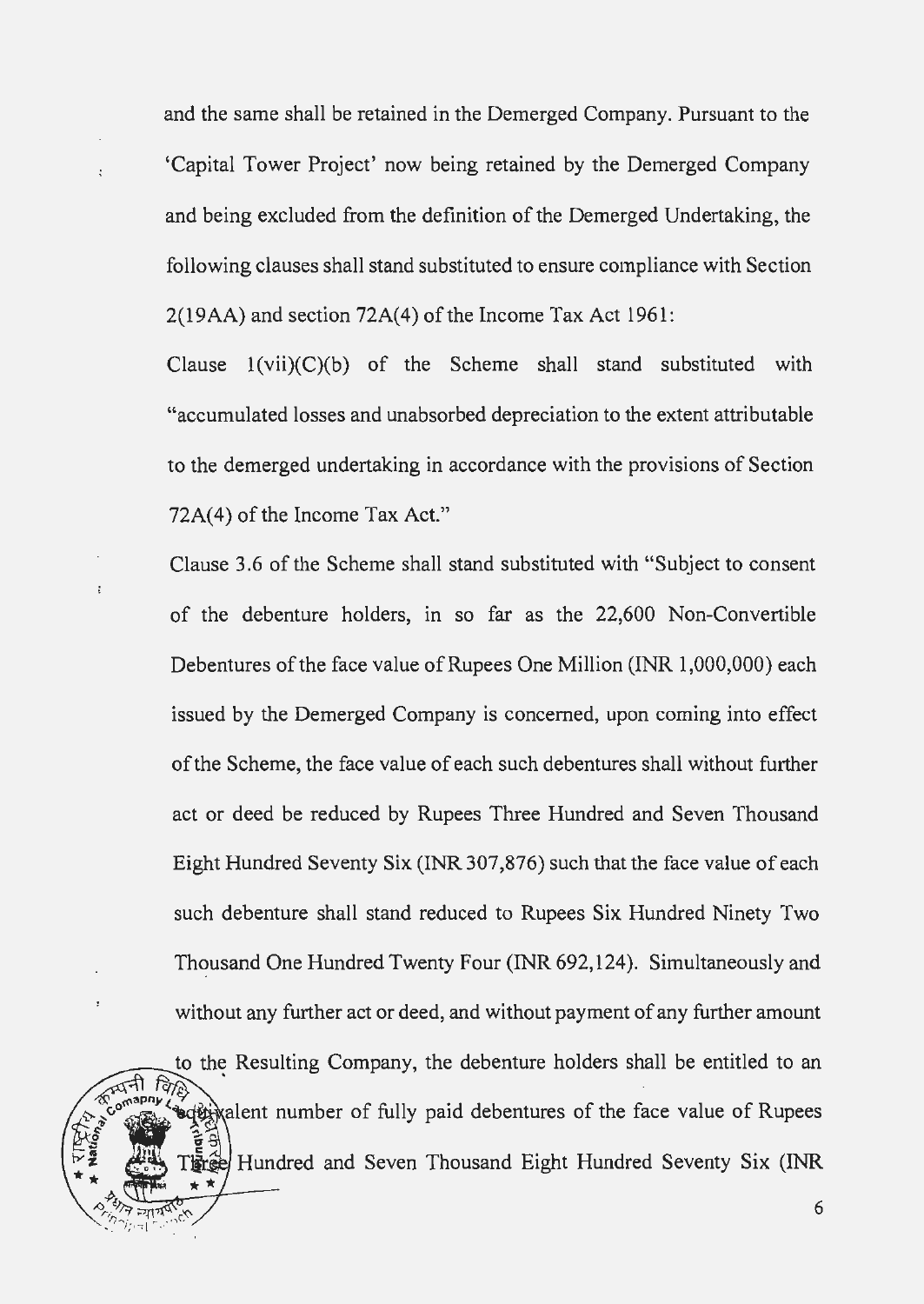307,876) each in the Resulting Company. At the time of redemption, the liability in respect of the debentures of the Demerged Company as aforesaid shall be Rupees Six Hundred Ninety Two Thousand One Hundred Twenty Four (INR 692,124) per debenture, and the liability in respect of the debentures of the Resulting Company shall be Rupees Three Hundred and Seven Thousand Eight Hundred Seventy Six (INR 307,876) per debenture. The above shall be subject to Applicable Law, listing and/or admitted to trading on the relevant stock exchange in India where the debt securities are listed and/or admitted for trading and the Demerged Company and the Resulting Company will make necessary filings to the Stock Exchange in relation to the same.

In accordance with Clause 24.2 of the Scheme, any other part of the Scheme which as a result of Capital Tower Project now being retained in the Demerged Company requires modification to ensure compliance with Section 2(19AA) of the Income Tax Act, shall also stand modified. In fact, the affidavits on behalf of the demerged company and the resulting company in support of revised/ updated schedule of properties of the demerged undertaking of the demerged company proposed to be demerged into the resulting company has been placed on record.



 $\ddot{\cdot}$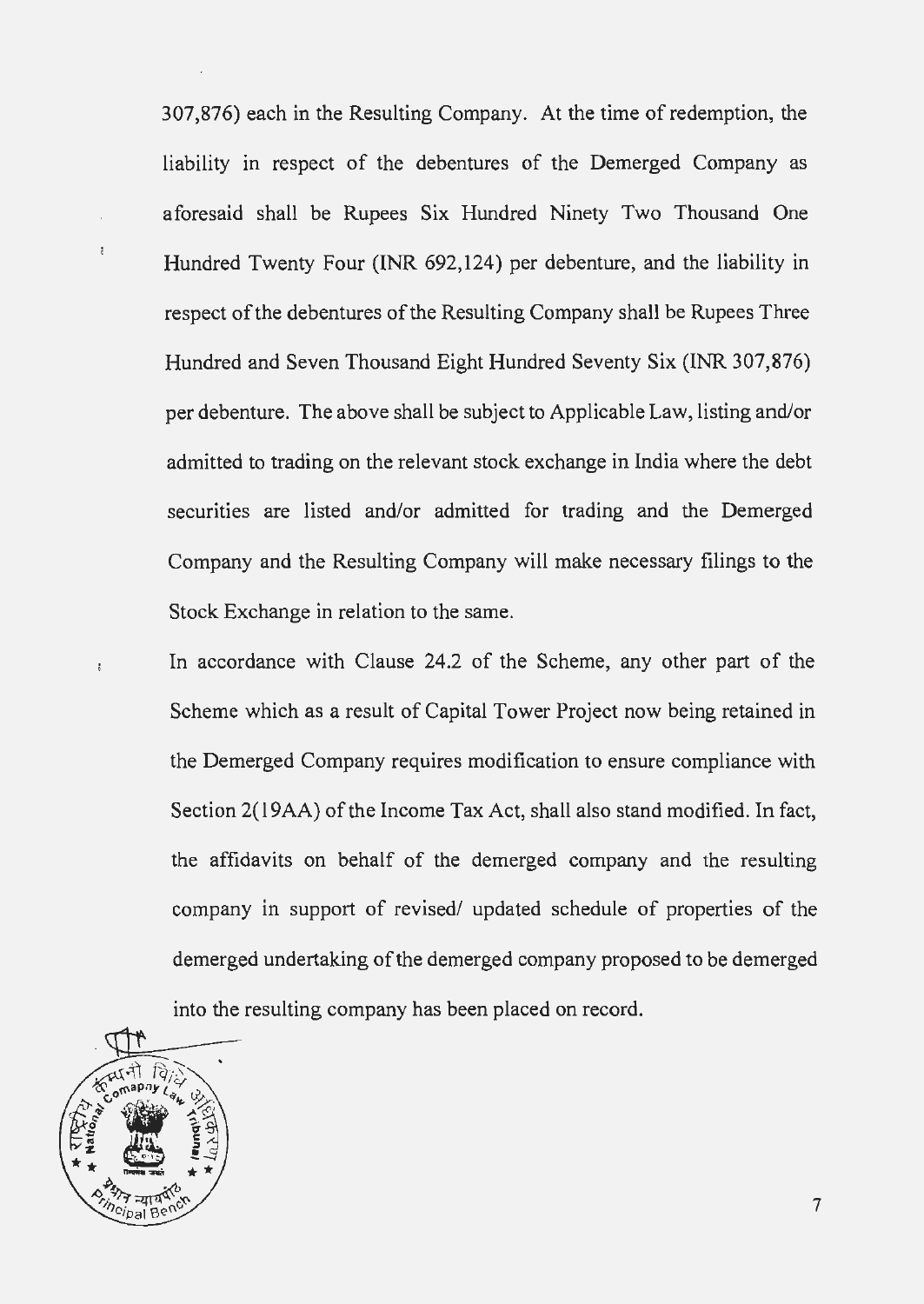OBJECTOR: STATESMAN

• Another set of objections have been filed by the Statesman Ltd. on behalf of the objectors Shri J.S. Bakshi, learned Counsel has raised the following arguments:

The Scheme presented before the Hon'ble High Court at the stage of First Motion did not disclose the fact that there was an Award dated 12.05.2016, announced by Arbitral Tribunal of three Hon'ble Judges in pursuance of settlement reached on the same date, which was duly signed by Mr. Rakshit Jain. The same person, Mr. Rakshit Jain also signed the petition for First Motion filed before the Hon'ble Delhi High Court. According to the learned Counsel, this was an attempt to misrepresent, conceal material fact from the Court and such a conduct should result in dismissal of the petition and declining of approval of the scheme of demerger. Even in the second motion, the misrepresentation, concealment and suppression of the aforesaid fact has continued. In support of his submission, learned Counsel has placed reliance on the judgements of the Supreme Court in the cases of **Bhaskar Laxman Jadhav v. Karamveer, reported in (2013) 11 SCC 531** & *Dalip Singh v. State ofU.P., reported in (2010) 2 sec 114.* 

According to the learned Counsel, the payment of 40 crores has not been received fully as IDS has illegally deducted Γò.  $\frac{1}{200}$   $\chi$ , amount of Rs. 5.9 crores.

8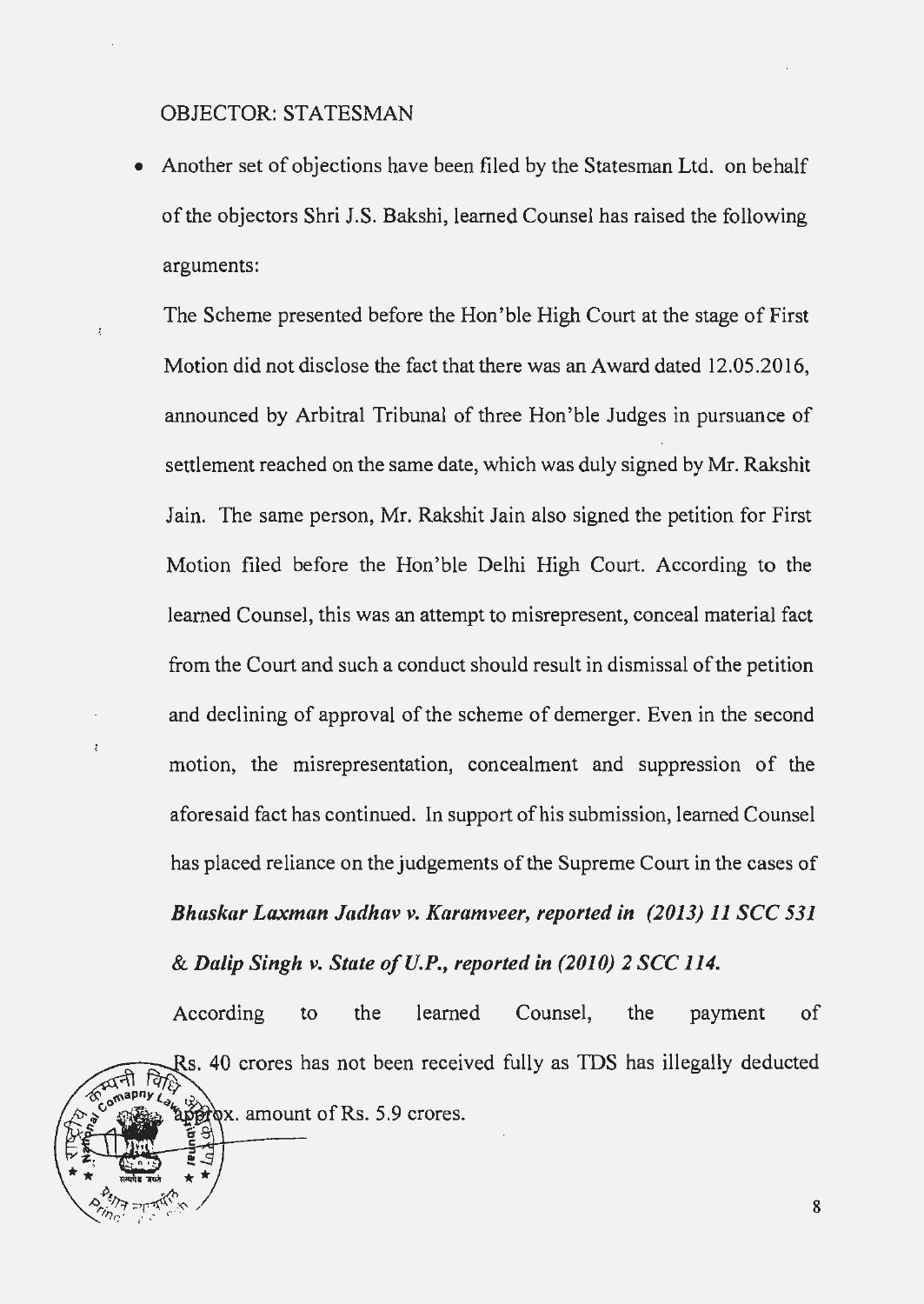- The second submission made by the learned Counsel is that arbitration proceedings are still pending as the property as per the Award has not been transferred to the objector-applicant. In that regard, reference has been invited to Annexures-P-VII & P-VIII appended with CA No. 77 of 2016. Our attention has also been drawn to Annexure P-IX dated 17.10.2016 showing that arbitration has recommenced.
	- It was then submitted that the aforesaid action of the petitioner suffers from malafide in order to avoid issuance of personal notice for approval of the Scheme by the creditors such like, the objector-applicant.

In response to the objections, Mr. U.K. Chaudhry, learned Counsel for the petitioners has made following submissions:

There was no misrepresentation, concealment or suppression of facts. According to the learned Counsel, all dues of the objectors, as per the Award dated 12.05.2016, have been paid on 29.09.2016 and he is no longer a creditor of the company. It is, therefore, urged that in terms of Section 230(4), the objector has lost his status as a creditor of the company and the present application is not maintainable. In that regard, reference has been made to the payment of the entire amount as reflected in the Form No. 16A and a certificate has been issued under Section 203 of the Income Tax Act

on account of tax deducted at source. The total amount has been paid to the objector on 26.07.2016, 24.08.2016 & 02.09.2016, which works out to  $\frac{1}{2}$   $\frac{1}{2}$ , 592814590.00/- and the TDS deduced on the aforesaid amount is

 $c_{\text{total}}$  Be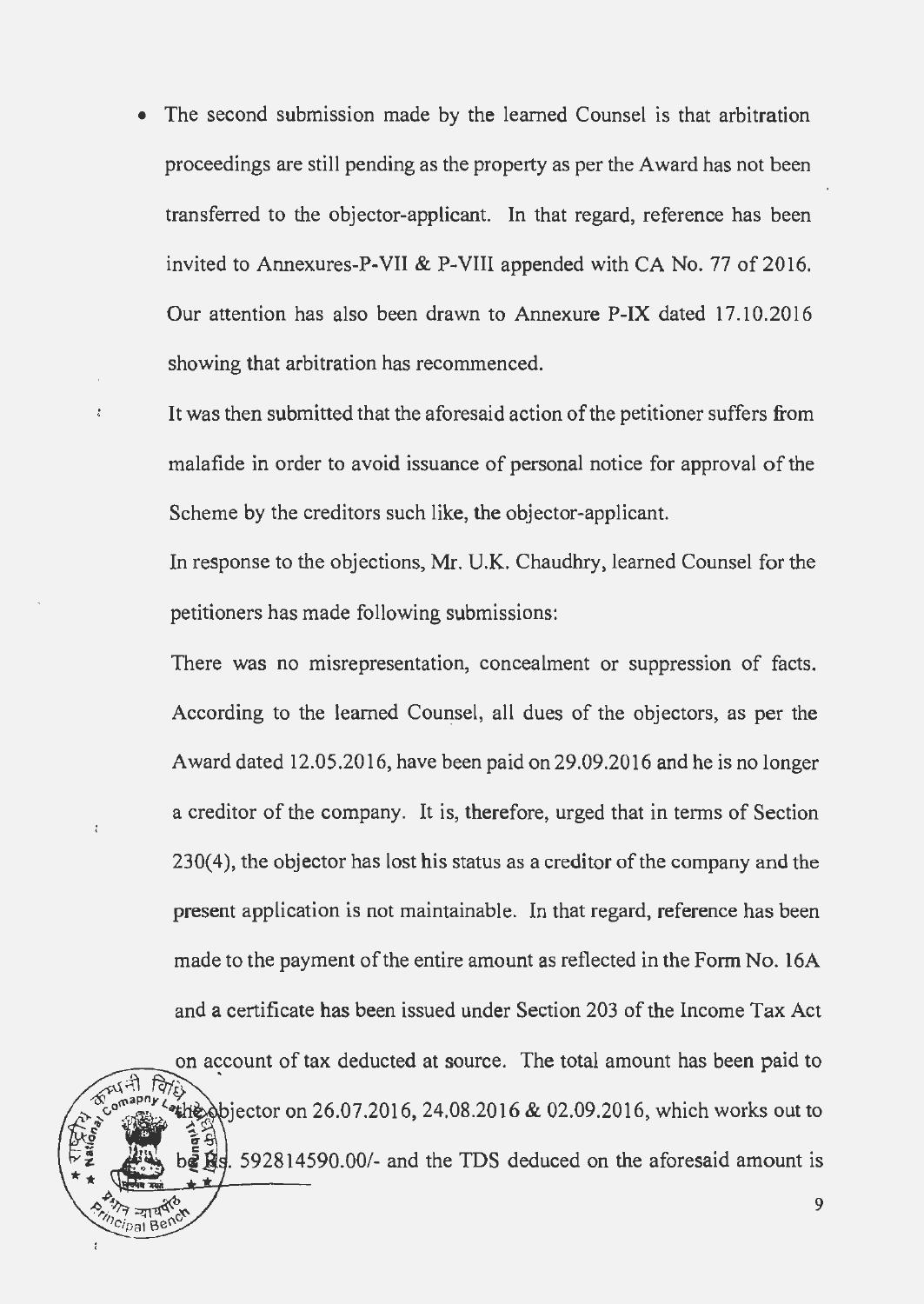Rs. 59281459.00/-. It was then urged that there was no concealment, suppression or mis-representation. According to the learned Counsel, separate meeting of the Board of Directors of the Demerged and Resulting Companies were held on 11.05.2016 which approved the proposed Scheme of Arrangement and copies of the Resolutions passed by the Board of Directors have been placed on record of the First Motion file. Pursuant to the order dated 30.05.2016 passed by the Delhi High Court the Scheme was also approved by all the stakeholders, like secured creditors, equity shareholders, unsecured creditors etc. in the meetings held. It has further been submitted that due publication was made in the Local Press, which is in the public domain and the objector could have very well filed his objections, if it thought to be a creditor. The objections have been filed without any lawful grievance and therefore, the same are liable to be rejected.

Mr. Chaudhry submitted that the first tranche of dues fell for payment on 31<sup>st</sup> July, 2016, second tranche became payable on 31.08.2016 and the third was to be paid on 30.09.2016. The whole amount in a phased manner was payable in three equal instalments which has been duly paid. Likewise, EMGF simultaneously executed 'Buyers Agreement' for the fully paid commercial properties as per Schedule 'A', attached with the agreement, sittated in its 'Capital Tower 1 Project', Sector 26, MG Road, Sikanderpur, with the objector or its nomines. Accordingly, Buyer

 $\dot{t}$ 

 $\sqrt{11}$ 

 $c$ ipal Be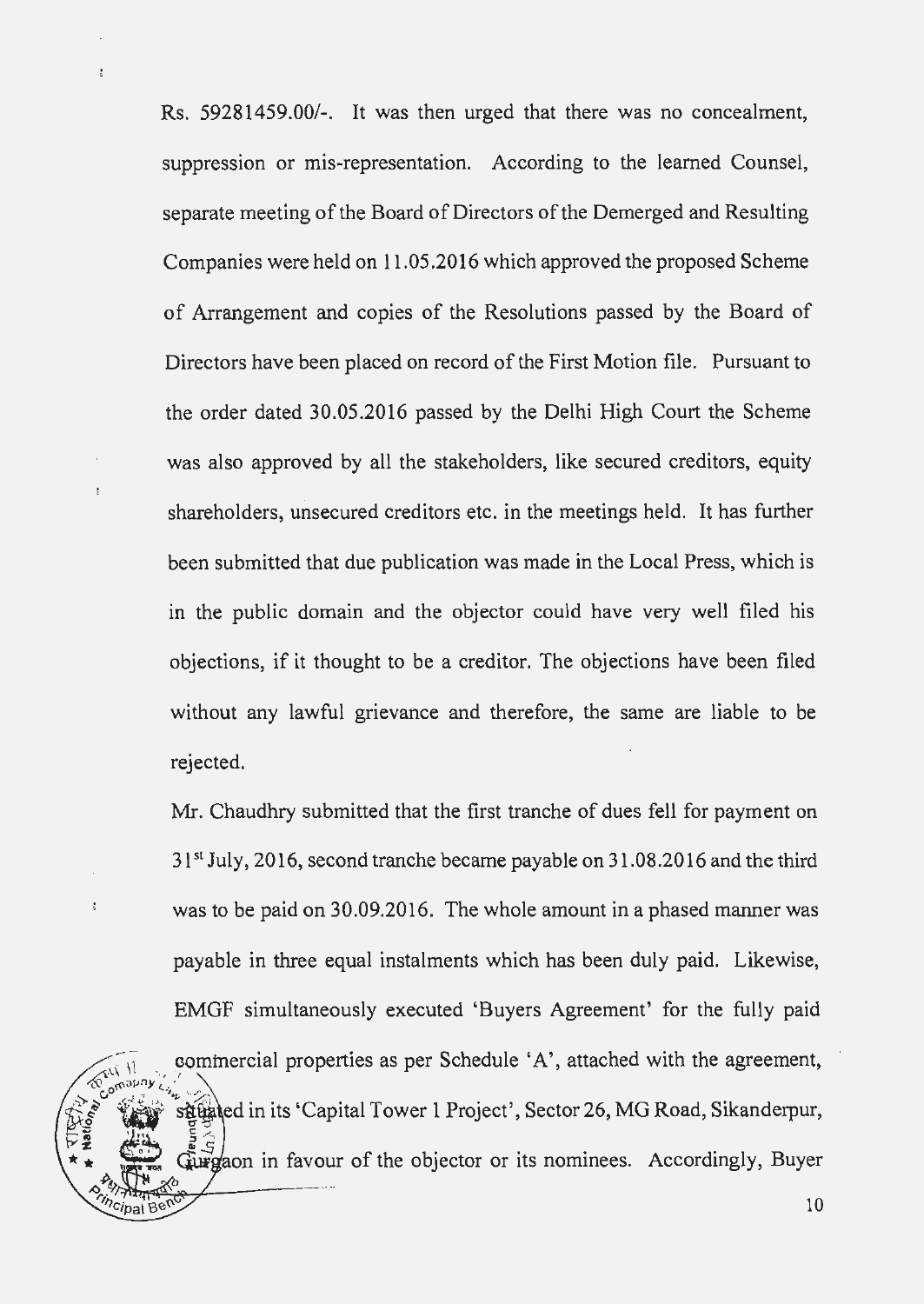Agreement was signed and its possession is to be handed over within 36 months, which expires on 17.05.2019. Our attention has been drawn to the Buyers Agreement dated 18.05.2016 and its clause 17 underneath the subheading 'possession'.

ŧ

Learned Counsel, then submitted that the list of creditors as per the Scheme was given. The meeting of the Board of Directors of the Companies was held on 11.05.2016 and the arguments on the First Motion were heard on 18.05.2016 and the order was pronounced on 30.05.2016 by Hon'ble Delhi High Court (Annexure-A-9). The audited balance sheets as on 31.03.2015 and also of30.09.2015 were filed and the list of creditors dated 28.02.2016 were also filed. On the aforesaid date, the objectors were not even the creditors of the Company as no such Award based on settlement was announced. In any case, the objectors were free to file objections in pursuance of notices published in the Press at the time of First Motion. Therefore, there is no question of any concealment, suppression or misrepresentation of facts.

Having heard the learned counsels for the parties we are of the view that the objectors have no locus-standi to raise objections at this stage as the payment of over Rs. 59 crores had been payed on 26.07.2016, 24.08.2016

and 02.09.2016. the whole awarded amount stands payed as has been rightly contented by learned counsel for the applicant. The allegation of concepted contracts contained because the award was announced on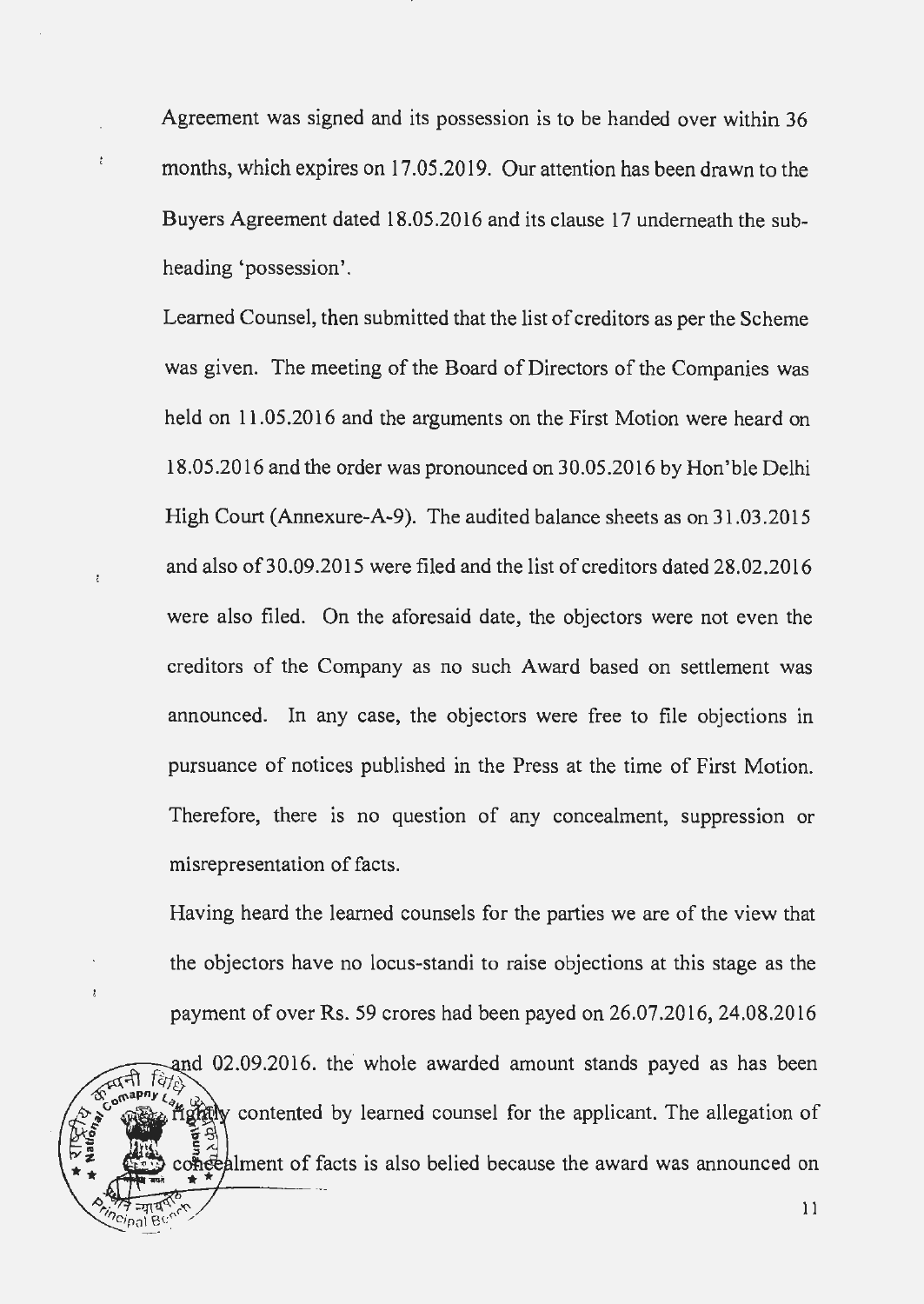12.05.2016 by the arbitral tribunal and whereas the meetings of board of directors of Demerged and Resulting Companies were also held on 11.05.2016 which approved the Scheme of Arrangement obviously without any idea of award. In any case the objector could have filed objections in pursuance of notices published in the press at the time of first motion i.e. on 24.08.2016 wherein objections to this Scheme were invited. No such objections were ever filed. In view of the above, we don't find any substance in the objection and arguments raised by objector Statesman Limited. CA No. 2873 of 2016 filed by Ahluwalia Contracts (India) Limited is also disposed of as no sustainable objection has been raised.

 $\frac{1}{\zeta}$ 

 $\overline{\epsilon}$ 

6. In view of the foregoing and considering the approval accorded by the members and creditors of the Petitioner Company to the proposed Scheme and the affidavits filed by the Regional Director, Northern Region, Ministry of Corporate Affairs whereby no objections have been raised to the proposed Scheme, there appears to be no reservation to grant sanction to the Scheme. However, the Companies shall remain bound by the undertaking filed by each one of them. Consequently, sanction is hereby granted to the Scheme under section 230 to 232 of the Companies Act, 2013. The Petitioner shall however remain bound to comply with the

fatutory requirements in accordance with law.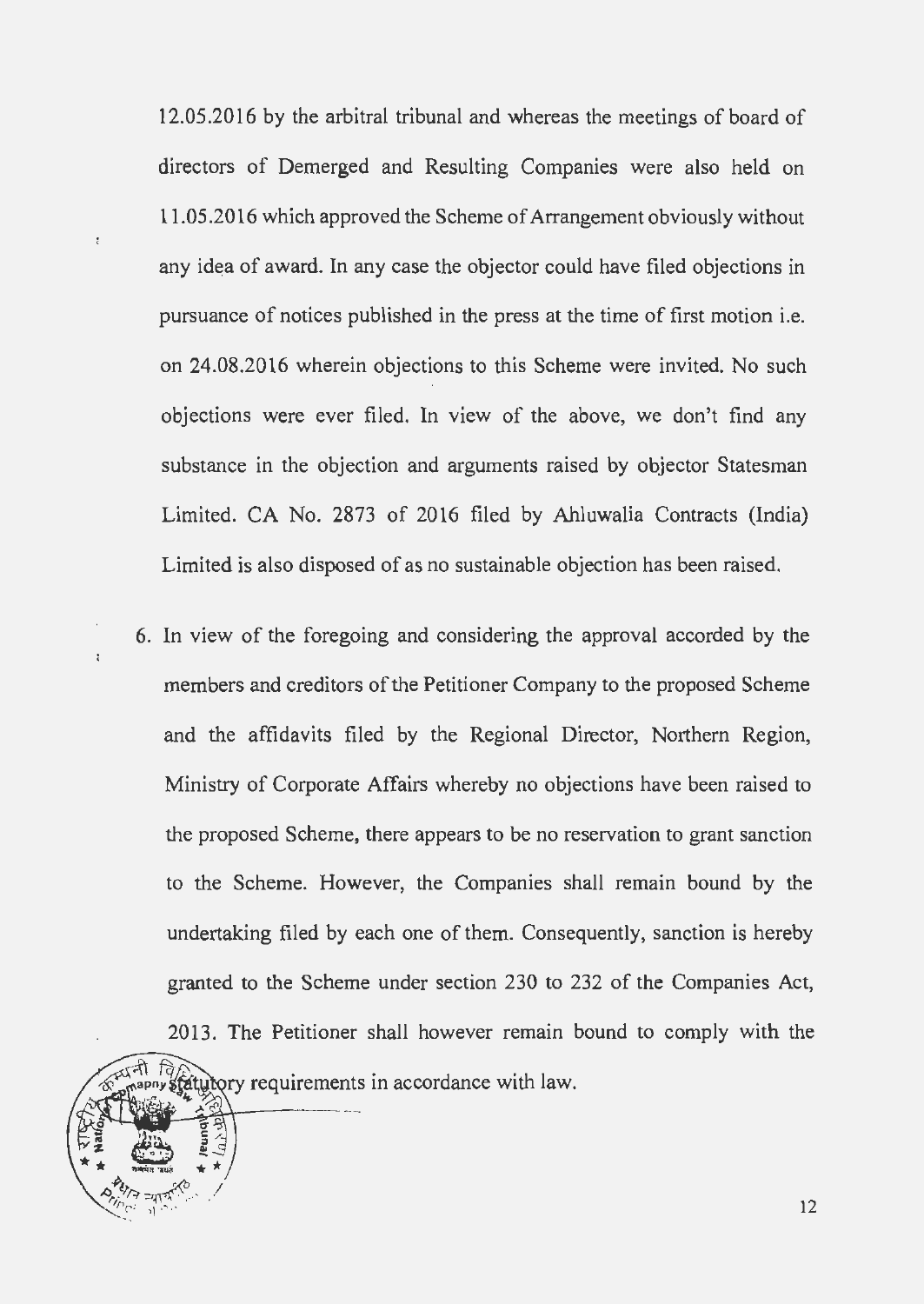- 7. Notwithstanding the above, if there is any deficiency found or, violation committed qua any enactment, statutory rule or regulation, the sanction granted by this court to the scheme will not come in the way of action being taken, albeit, in accordance with law, against the concerned persons, directors and officials of the petitioners.
- 8. While approving the Scheme as above, we further clarify that this order should not be construed as an order in any way granting exemption from payment of stamp duty, income tax, GST or other charges, if any, and payment in accordance with law or in respect to any permission/ compliance with any other requirement which may be specifically required under any law.

# 9. THIS TRIBUNAL DO FURTHER ORDER:

That in terms of the Scheme:

a) That all the property, rights and powers of the Demerged Undertaking of the Demerged Company be transferred without further act or deed, to the Resulting Company and accordingly the same shall pursuant to Section 232 of 2013 Act, be transferred to and vest in the Resulting Company for all the intents, purpose and interests of the Demerged Undertaking of Demerged Company therein but subject nevertheless charges now affecting the same; and